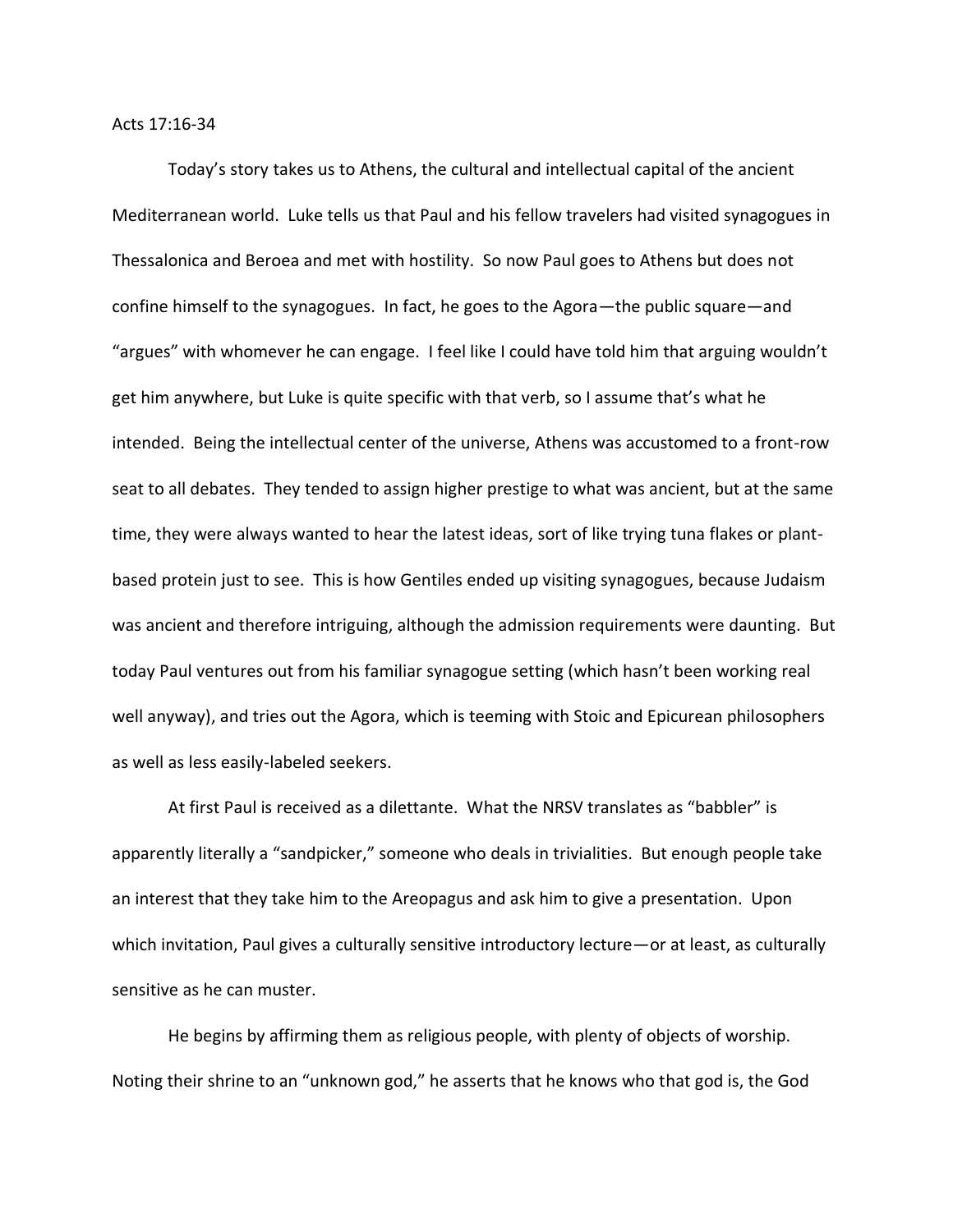who made all things that are. Paul does not refer to scripture or the patriarchs, which would be unfamiliar and hard to connect with. Rather, he refers to God as the one who made the world that all of us live in and know. God "from one ancestor made all nations to inhabit the whole earth." So all of us, Jews and non-Jewish Athenians, are all one family. Unlike the gods they're used to, who require sacrifice as the way they get *their* needs met, this God does not need our worship "since he himself gives to all mortals life and breath and all things." What this God does want is for us to "search for God and perhaps grope for him and find him—though indeed he is not far from each one of us." Paul even quotes the Greek poet Epimenides, who had written of Zeus that "in him we live and move and have our being."

So Paul goes as far as he can to connect with the Athenians, to show them that he sees them, and to find common ground. Then he takes a deep breath and tells them the crazy part: God now calls all human beings to repent because he has fixed the day on which the whole world will be judged, and the sign of that is that he has raised a man from the dead. This is the point where people break off from the crowd and start drifting away, muttering to themselves about lunatics at large and what is this world coming to. But a few want to hear more, and of them, still fewer actually do join Paul as believers.

Paul did have to speak his truth. He started from a place of commonality, as best he could, but at a certain point he had to talk about resurrection and judgment, because those were core to his message as he understood it. And when that was just a little too much for some people, he had to let them drift off and accept that with them he had not succeeded.

First-century Athens has a lot in common with our culture. While Christianity is said to be the dominant religion, if you scratch the surface, it really isn't. Lots of people identify as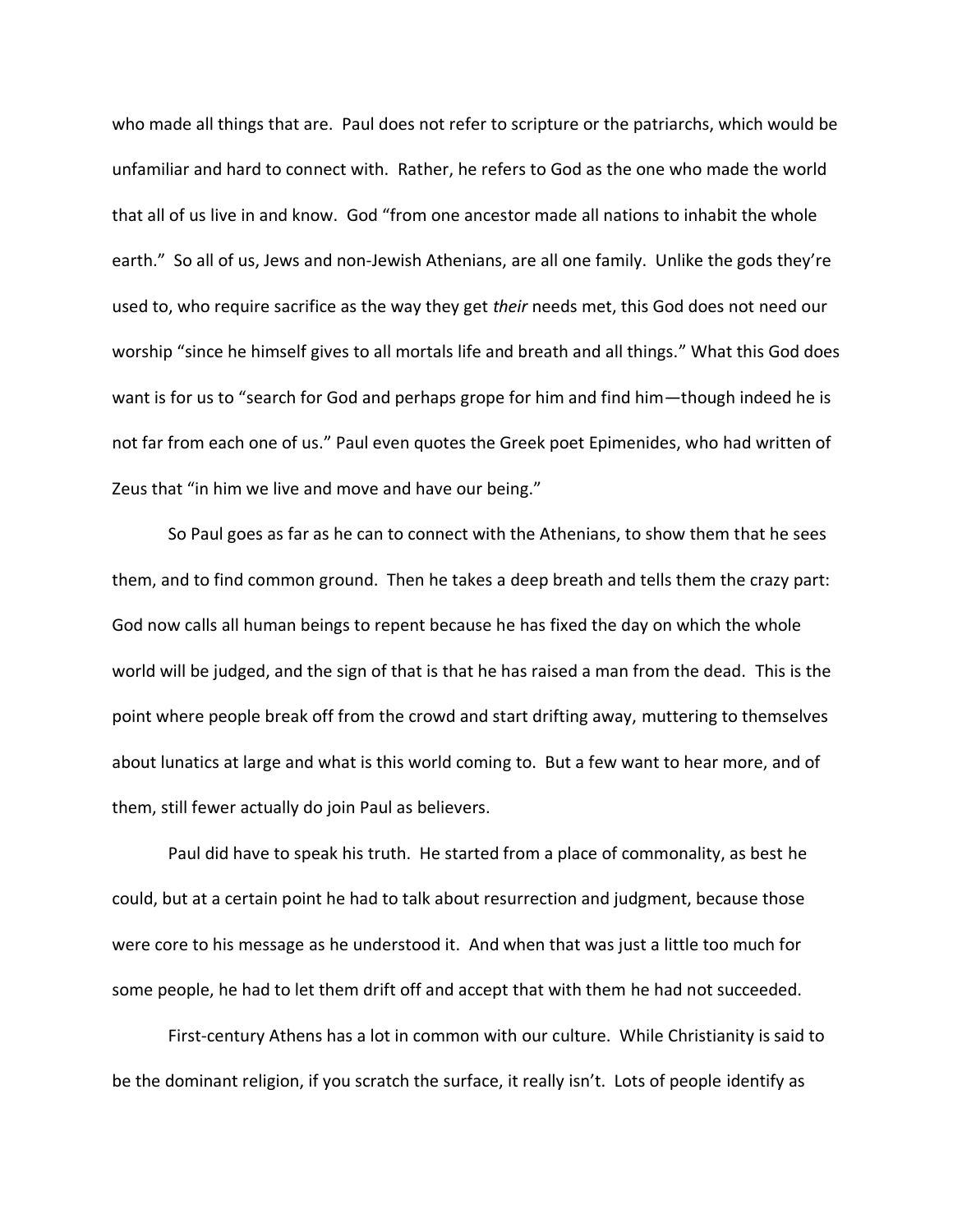Christian but it's not their passion, or it's not very alive for them. The expression for this is "functional atheism." Their real investment is in their family or patriotism or success; that's what's real and meaningful to them. It's probably somewhat the same for other faiths, except that it takes a little more affirmative energy to claim identity as a Jew or a Muslim or a Hindu or a Buddhist; those aren't default identities. But where I'm going with this is that functionally we really do live in kind of a "sandpicker" culture, a little like Athens in Paul's day.

Then there's the committed segment of our population, mostly conservative. The *New York Times* had an article on May 9 about a "seismic shift"<sup>i</sup> fracturing white evangelicals, as they divide into two broad camps: those embracing Trump-style messaging and politics, including references to conspiracy theories, and those seeking to navigate a different way. Forty-two percent of Protestant pastors said they had seriously considered quitting full-time ministry within the past year, according to a new survey by the evangelical pollster Barna. It is because of the intense politicization of society, and the ferocious longing for simplicity and unanimity.

So we find ourselves uneasily clinging to the identity of "Christian" in a society in which "Christian" signals "bigot" to the many seekers who do not have another religious identity. And we find ourselves having a truth that is difficult to speak because it is in such opposition to the default. Our truth is that following Jesus means welcoming the stranger, tolerating ambiguity, being generous rather than suspicious, challenging ourselves to lifelong learning and growing. I don't know if the name "Christian" has been irreparably damaged by colonialism and bigotry and enmeshment with the powers that be, but that is certainly what it signals—and yet we are called to follow Jesus. Like Paul, we struggle to convey our truth to a culture that kind of doesn't have a word for us.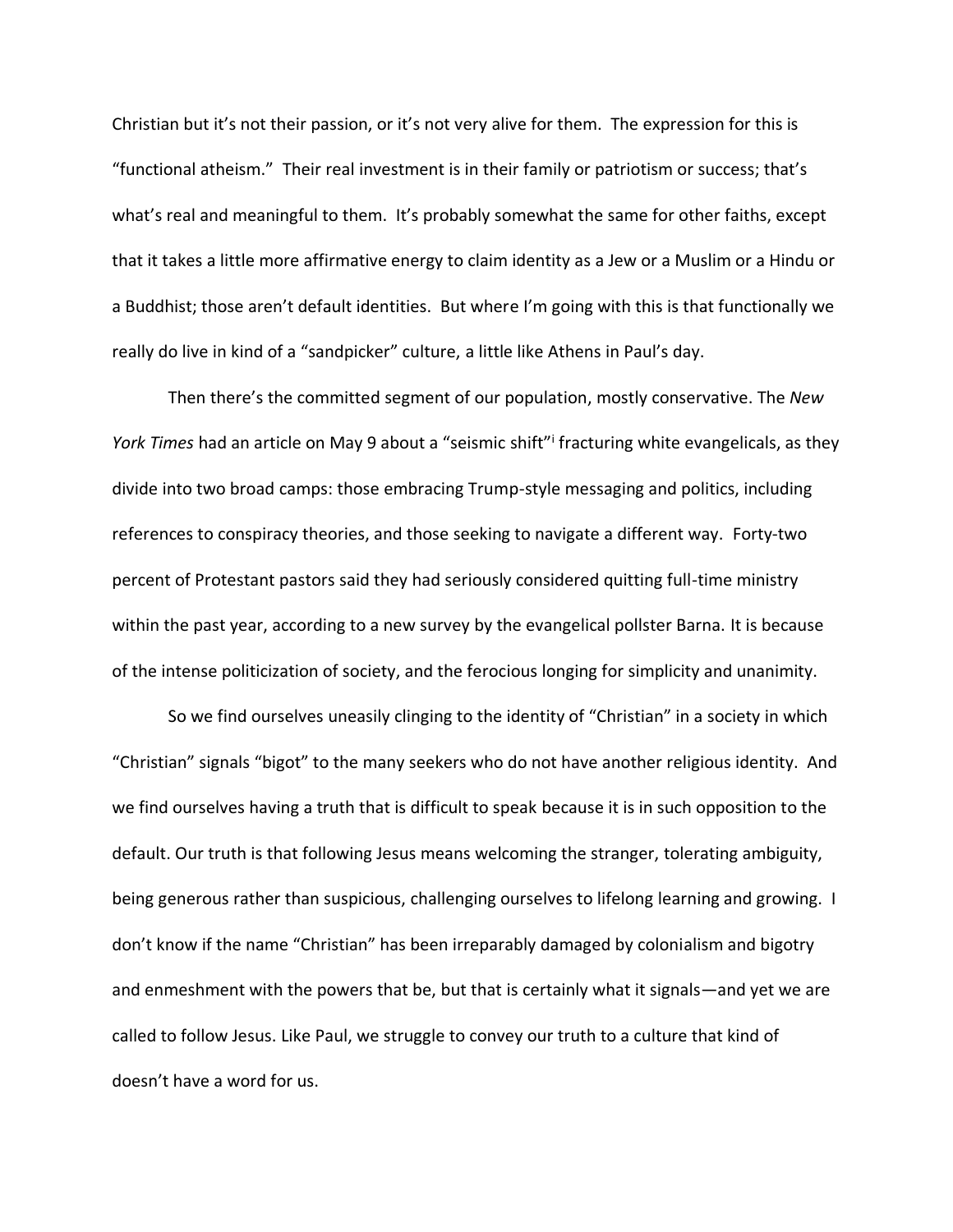Jennifer Mercieca, a historian of American political rhetoric at Texas A & M, recently wrote about how to defend democracy in this time of authoritarianism and falsehoods, and it strikes me that it is also a way for us to live out our calling from God in our peculiar cultural environment. Her first point is that each of us must look for ways to build trust: "Build trust between different sectors of society and different factions. Democracy thrives with bridge building, it erodes with distrust & cynicism."

Another point is that we should support institutions, especially communal ones like libraries, food banks, schools. Support places where people connect.

She goes on: "Call people in, not out. We tend to want to shame those with whom we disagree, but authoritarians thrive with alienation. Shaming & shunning will drive people toward authoritarians. Call them in, befriend them. Build bridges. Bridges strengthen democracy."

I'm going to skip a couple, but then this: "Communicate as a democrat. That means using persuasion, not compliance-gaining strategies. That means being open to new information, perspectives, values. It means being inclusive, not exclusive. Democracy is a way of life, it's also a way of thinking and communicating.

"Finally, do not be cynical. Do not defeat democracy with your cynicism. Block or mute cynical people/accounts. Cynicism is not useful for a pro-democracy movement. Hope is necessary. We can do this. Make a plan for spreading democracy, focus on the practices."

What all these have in common is a kind of hopeful gentleness, respect for the other, and a refusal to be afraid. You cannot accomplish democracy by force, and you cannot realize the kingdom of God by coercion or disgust. I love the idea of supporting the public library as an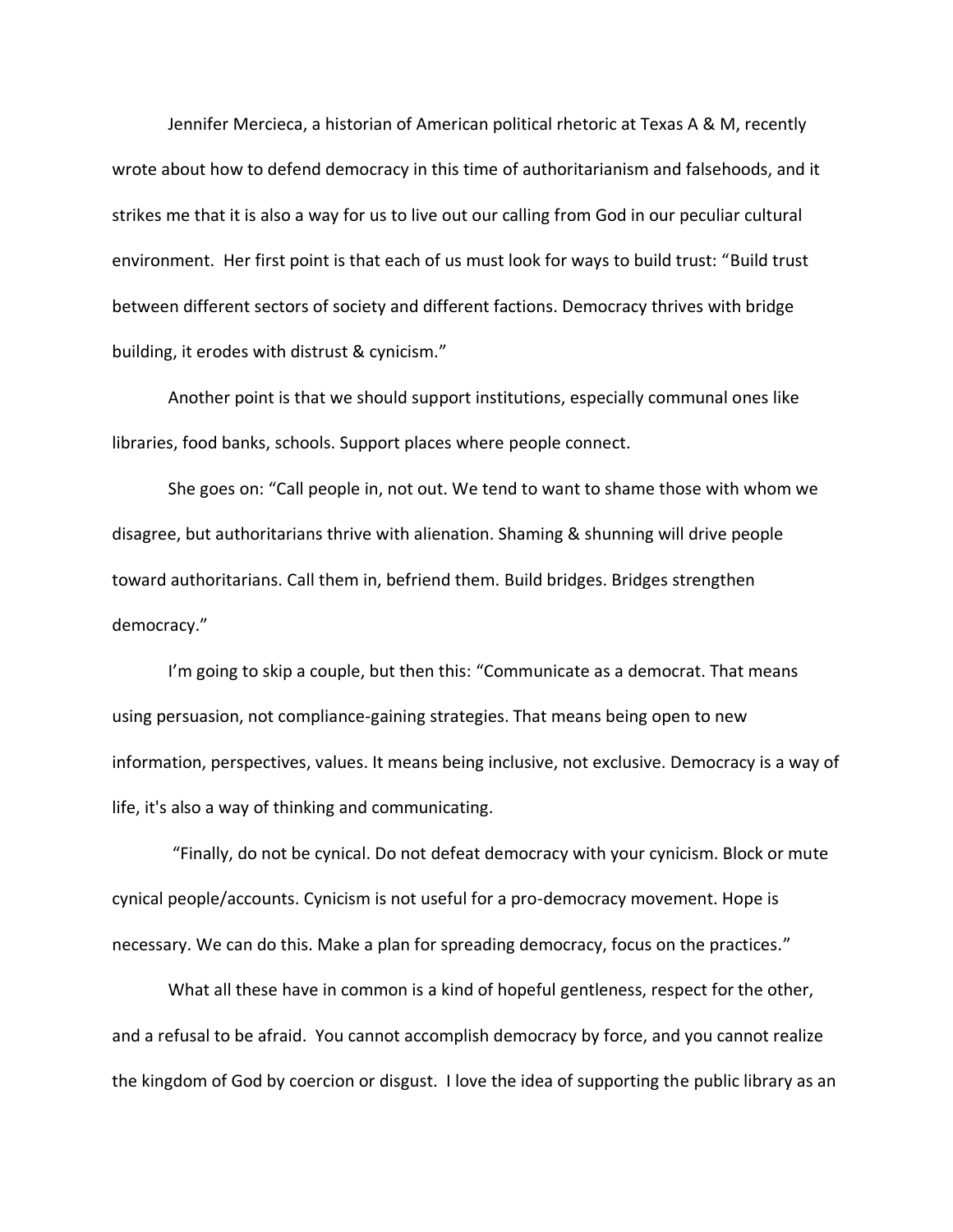act of discipleship, and seeing the library as a way for people to connect. Also this:

[https://www.ucc.org/city-must-cover-legal-costs-of-church-that-had-to-defend-public-use-of-](https://www.ucc.org/city-must-cover-legal-costs-of-church-that-had-to-defend-public-use-of-its-parking-lot/?inf_contact_key=b3d8a3b5a1436514ccd8a6097a09a349cc0558ed5d4c28cbfab114022b1ec50d)

## [its-parking-](https://www.ucc.org/city-must-cover-legal-costs-of-church-that-had-to-defend-public-use-of-its-parking-lot/?inf_contact_key=b3d8a3b5a1436514ccd8a6097a09a349cc0558ed5d4c28cbfab114022b1ec50d)

[lot/?inf\\_contact\\_key=b3d8a3b5a1436514ccd8a6097a09a349cc0558ed5d4c28cbfab114022b1e](https://www.ucc.org/city-must-cover-legal-costs-of-church-that-had-to-defend-public-use-of-its-parking-lot/?inf_contact_key=b3d8a3b5a1436514ccd8a6097a09a349cc0558ed5d4c28cbfab114022b1ec50d)

## [c50d](https://www.ucc.org/city-must-cover-legal-costs-of-church-that-had-to-defend-public-use-of-its-parking-lot/?inf_contact_key=b3d8a3b5a1436514ccd8a6097a09a349cc0558ed5d4c28cbfab114022b1ec50d)

The city objected to Pass-A-Grille's practice of allowing users of [a popular nearby beach](https://www.visitstpeteclearwater.com/communities/pass-grille-beach#!grid~~~Featured~1) to park cars on its lot. Parking is free, but the church accepts donations to support mission trips that are part of its youth program. The church's young people are often there to greet the public, describe their mission work, and, if requested, even pray with the guests.

In [an 18-page analysis o](https://www.courtlistener.com/docket/17467701/38/pass-a-grille-beach-community-church-inc-v-city-of-st-pete-beach/)f the case in 2021, Barber said the disagreement between the church and the city boiled down to one central point: "the sincerity of the church's religious beliefs concerning its use of its parking lot."

He noted that Pass-A-Grille's senior minister, the Rev. Keith Haemmelmann, had testified that "permitting open and free parking to the public on its lot is guided by two of the church's core values — stewardship and hospitality."

People are so atomized, so fearful. Our energy should go toward connections, however attenuated they may have to be. Because here's the other thing about Paul's story: he didn't fret about failing or succeeding, he just did the kingdom thing. He tried to learn about the people he was among, and spoke to them in a way that would make connections. Then he spoke about the part that was going to seem ridiculous, and some people flaked off—perhaps most of them. But Dionysius the Areopagite and a woman named Demaris and a few others believed him, and that was a real connection, one made without false promises or imaginary enemies, and it was a good connection. And it was enough.

I would like to turn around authoritarianism in my time, preferably by next month. But going fast and breaking things is not how the love of Christ works. Instead, we should take our